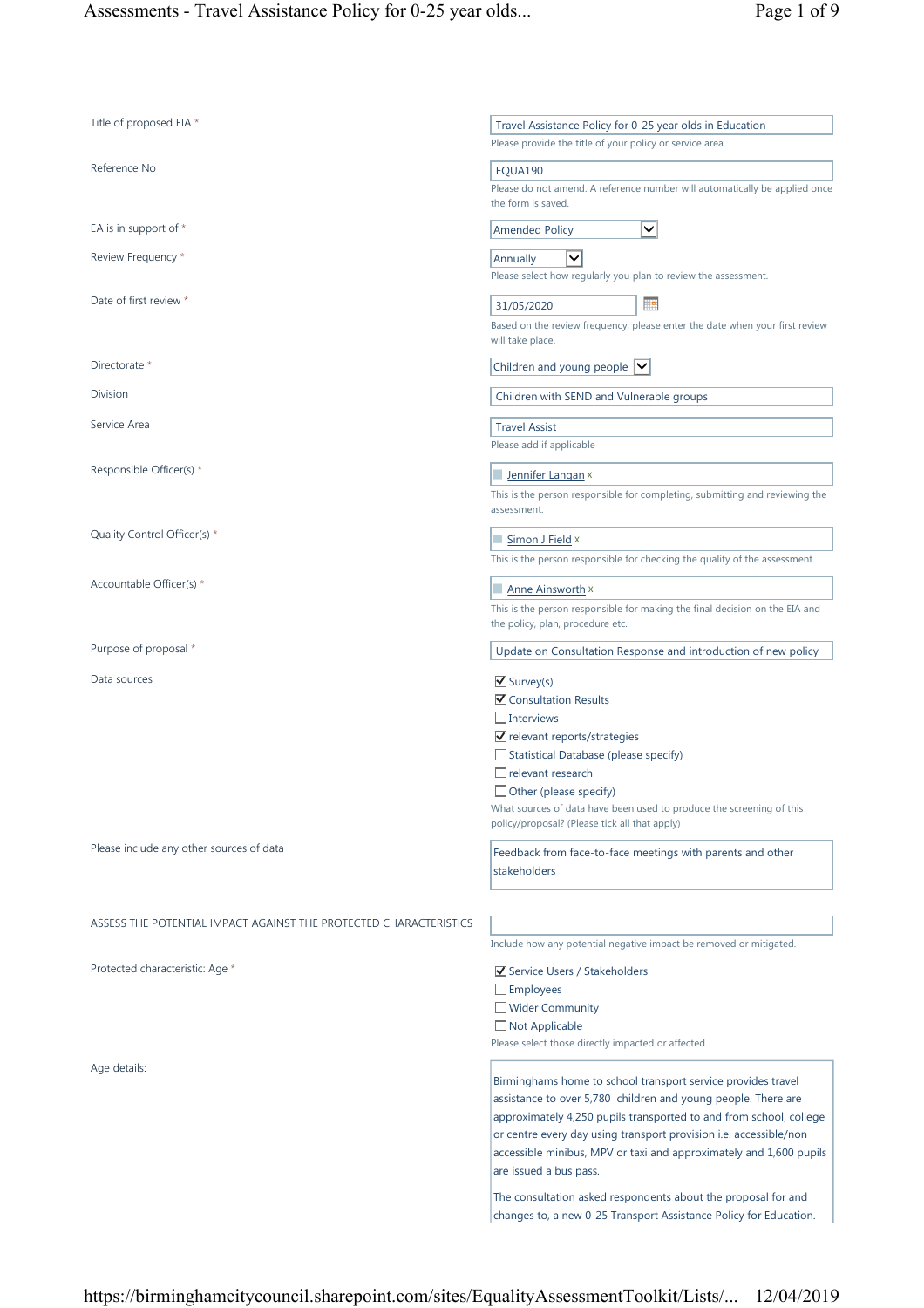The changes proposed include combining policies into one 0-25 document; changing the stage 2 appeals process from a member panel to officers and enabling parents to attend anystage 2 meetings; strengthening the emphasis on independent travel training and personal transport budgets; greater clarity regarding the application and decision-making processes and the rights and responsibilities of parents.

In addition changes to the policy proposed; increasing the financial contribution from families for post 16 transport; introducing a contribution for pre-school transport and setting out the council's policy in relation to travel assistance for young adults over the age of 19.

For the selected characteristics, please add further details. Describe the potential positive and negative impact of the policy or service and how any negative impacts will be mitigated. Describe who is affected, how they are affected and any additional comments.

Employees Wider Community □ Not Applicable Please select those directly impacted or affected.

Birmingham's home to school transport Service was established to fulfil the Council's statutory duty to make transport arrangements for eligible children with Special Educational Needs and Disabilities (SEND)

Any changes to transport primarily affect children with SEND. The outcome of the consultation was broadly in line with the propsoed changes to the policy. What became clear was that service users want the service to improve and want more communication and involvement in the development of the service.

The main changes within the policy that will affect service users is the increase in the contribution for post 16 users and the introduction of a contribution for pre-school children. Other changes largely relate to clarity concerning aspects of home to school transport, the decision making and appeals process as well as the application process.

An additional emphasis on independent travel training and an improved personal transport offer was broadly supported, but respondents were keen that the council did not'impose' any changes on families, but worked with them as appropriate.

Work is taking place to review the location of specialist education across the city to bring provision closer to children and to seek to reduce travel which will enable more options to be available to families regarding travel to school.

For the selected characteristics, please add further details. Describe the potential positive and negative impact of the policy or service and how any negative impacts will be mitigated. Describe who is affected, how they are affected and any additional comments.

□ Employees Wider Community **☑** Not Applicable Please select those directly impacted or affected.

Protected characteristic: Disability \*  $\blacksquare$  Service Users / Stakeholders

Disability details:

Protected characteristic: Gender \* Service Users / Stakeholders / Stakeholders / Stakeholders / Stakeholders / Stakeholders / Stakeholders / Stakeholders / Stakeholders / Stakeholders / Stakeholders / Stakeholders / Stakeh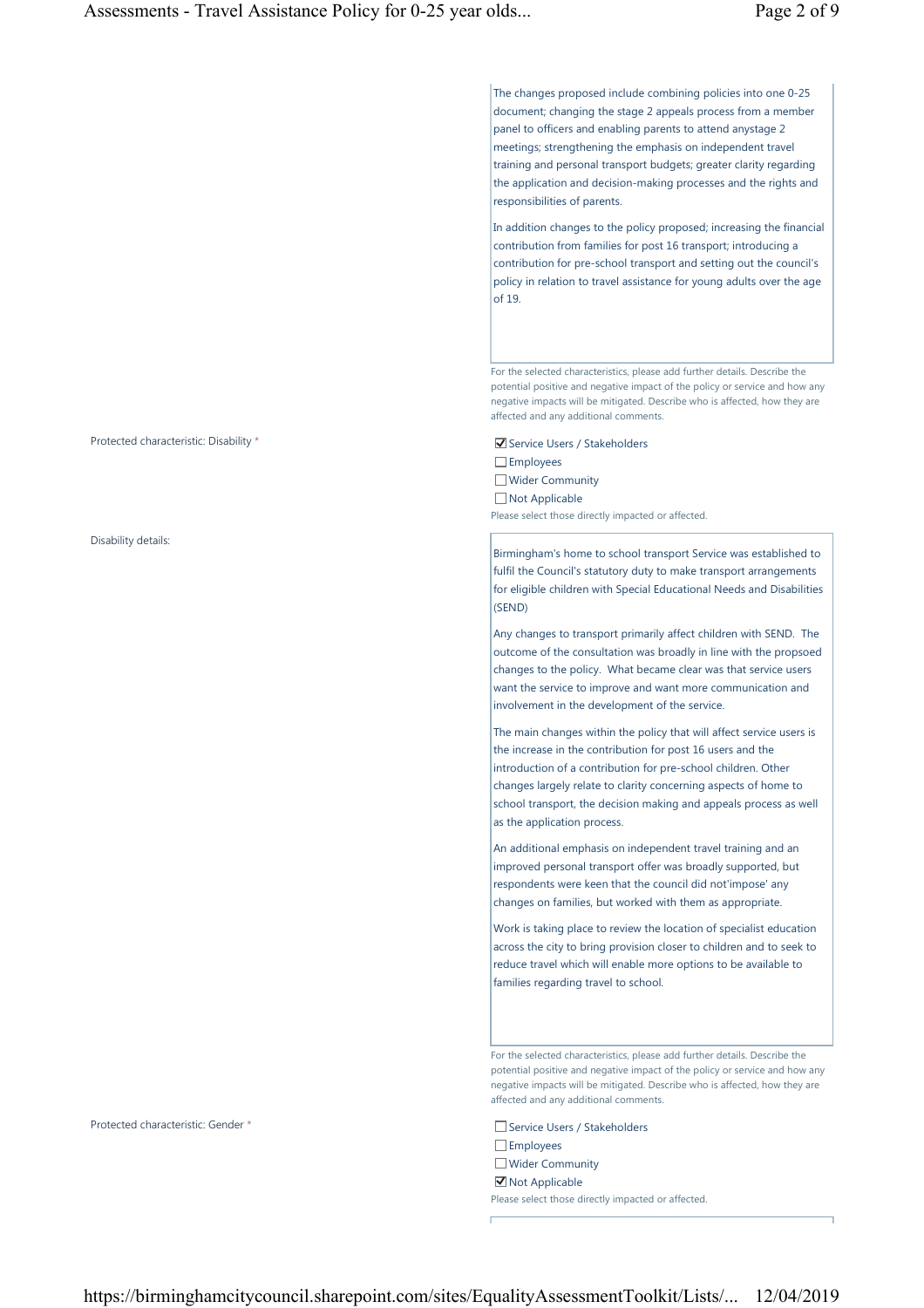## Gender details: Gender details: Sender details: There are no specific gender implications.

For the selected characteristics, please add further details. Describe the potential positive and negative impact of the policy or service and how any negative impacts will be mitigated. Describe who is affected, how they are affected and any additional comments.

Protected characteristics: Gender Reassignment \* Service Users / Stakeholders Employees Wider Community ■ Not Applicable Please select those directly impacted or affected.

Gender reassignment details:

For the selected characteristics, please add further details. Describe the potential positive and negative impact of the policy or service and how any negative impacts will be mitigated. Describe who is affected, how they are affected and any additional comments.

Protected characteristics: Marriage and Civil Partnership \* Service Users/ Stakeholders Employees Wider Community **☑** Not Applicable Please select those directly impacted or affected.

Marriage and civil partnership details: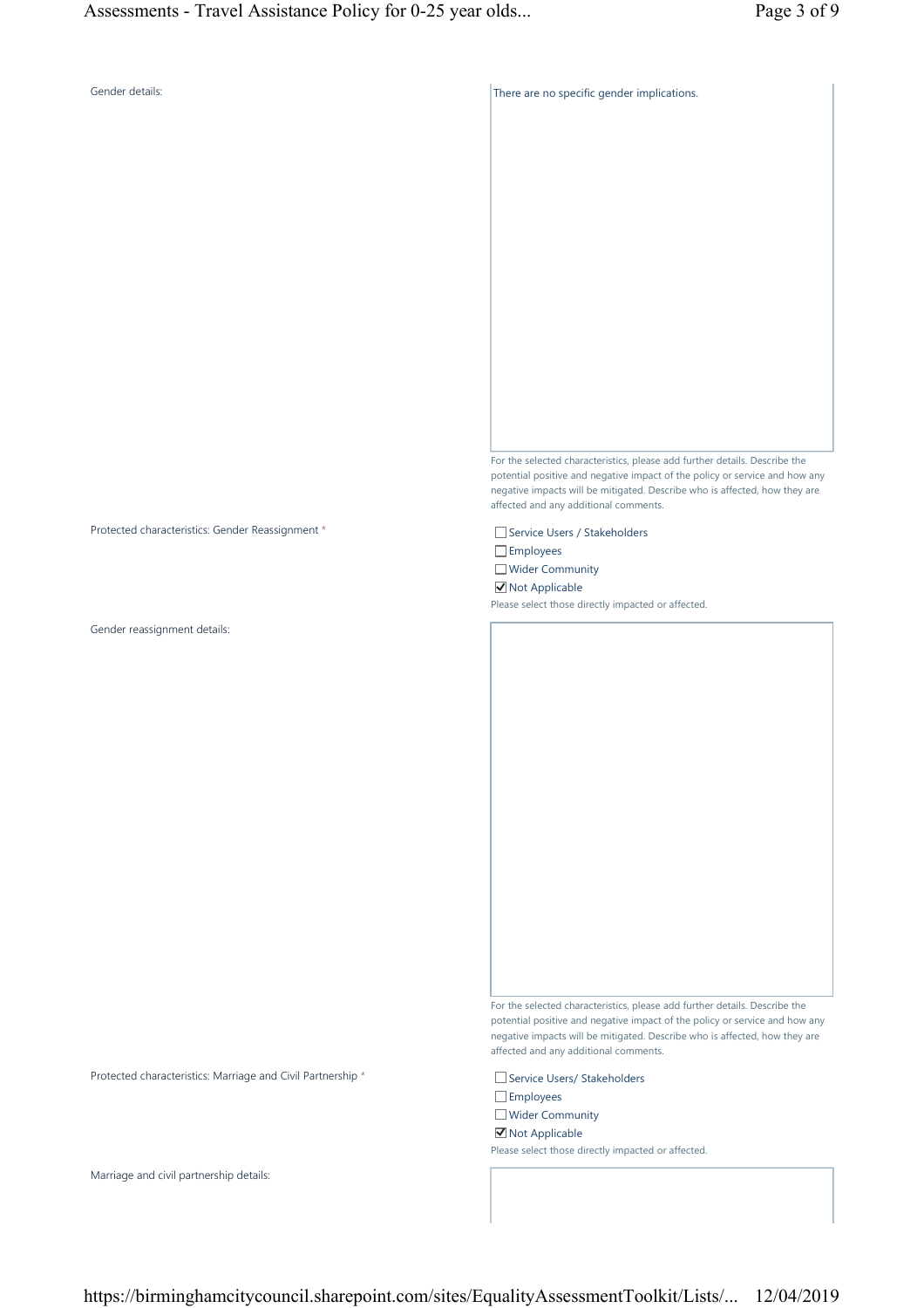

Employees Wider Community

**☑** Not Applicable Please select those directly impacted or affected.

For the selected characteristics, please add further details. Describe the potential positive and negative impact of the policy or service and how any

negative impacts will be mitigated. Describe who is affected, how they are affected and any additional comments.

Employees Wider Community **☑** Not Applicable Please select those directly impacted or affected.

Protected characteristics: Pregnancy and Maternity \* Service Users / Stakeholders

Pregnancy and maternity details:

Protected characteristics: Race \* Service Users / Stakeholders

Race details:

https://birminghamcitycouncil.sharepoint.com/sites/EqualityAssessmentToolkit/Lists/... 12/04/2019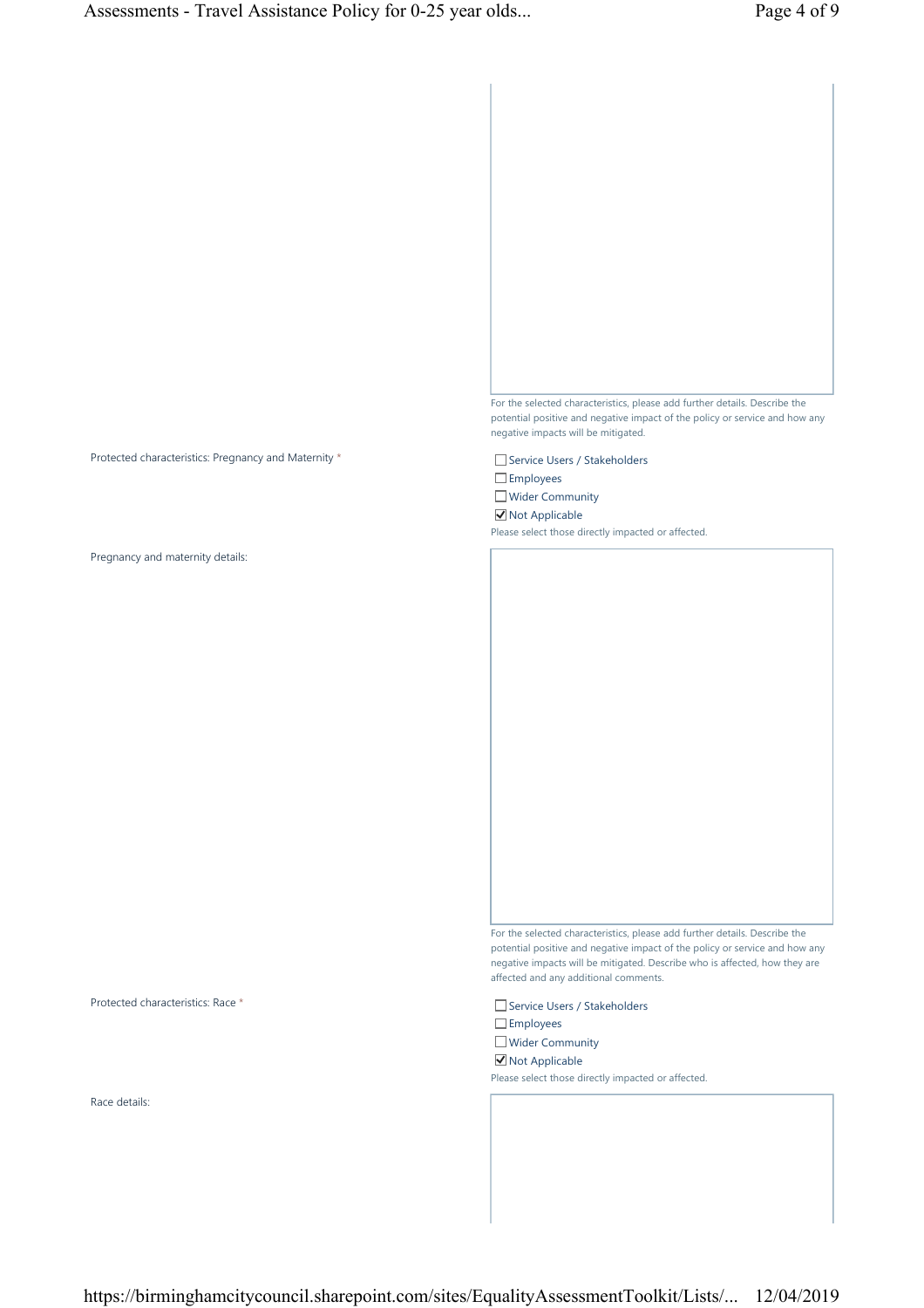

Protected characteristics: Religion or Beliefs \* Service Users / Stakeholders / Stakeholders

Religion or beliefs details:

Protected characteristics: Sexual Orientation \* Service Users / Stakeholders

Sexual orientation details:

potential positive and negative impact of the policy or service and how any negative impacts will be mitigated. Describe who is affected, how they are affected and any additional comments.

Employees

Wider Community

**☑** Not Applicable

Please select those directly impacted or affected.

For the selected characteristics, please add further details. Describe the potential positive and negative impact of the policy or service and how any negative impacts will be mitigated. Describe who is affected, how they are affected and any additional comments.

□ Employees **Wider Community** 

**☑** Not Applicable

Please select those directly impacted or affected.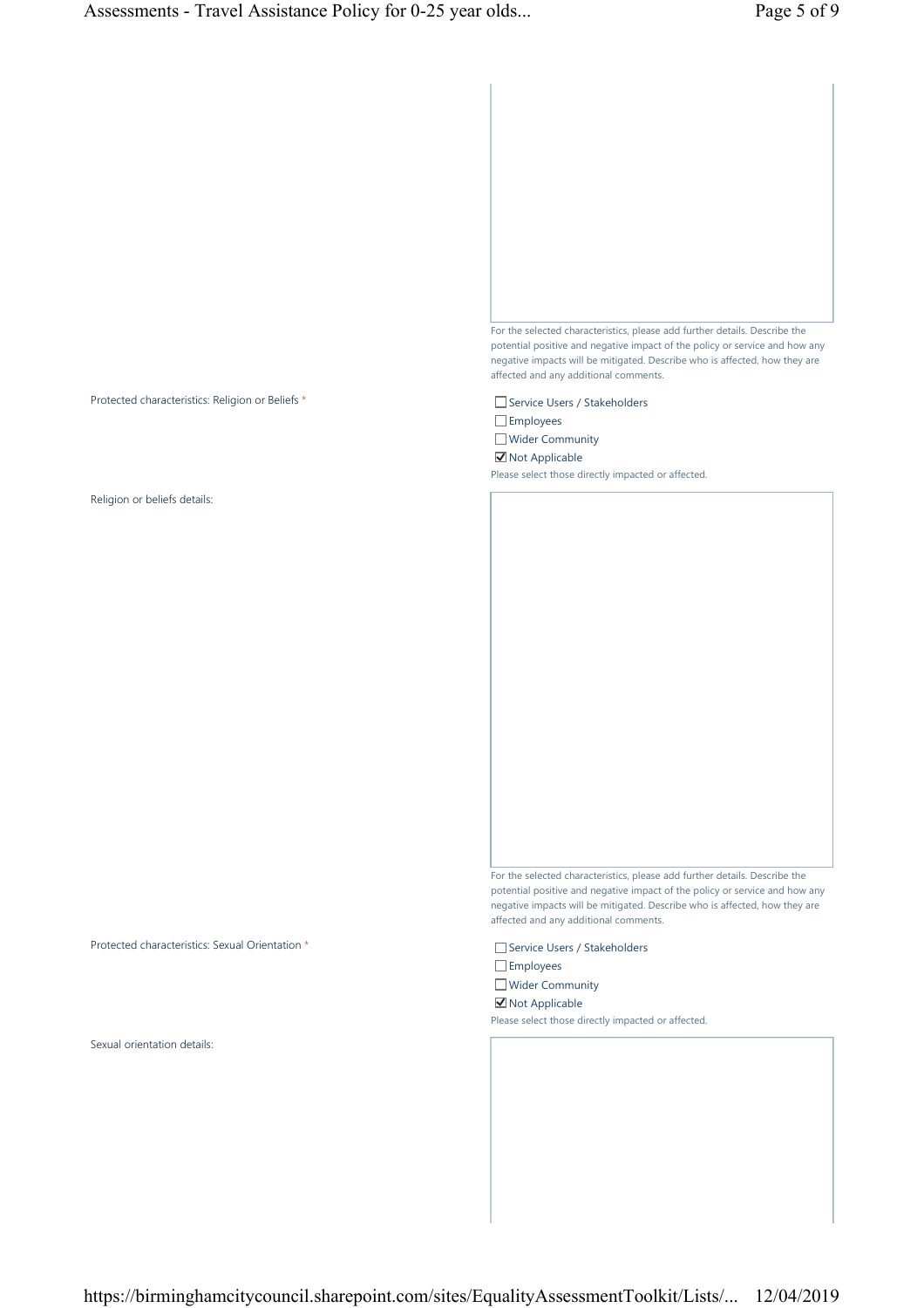|                                                                                    | For the selected characteristics, please add further details. Describe the<br>potential positive and negative impact of the policy or service and how any<br>negative impacts will be mitigated. Describe who is affected, how they are<br>affected and any additional comments.                      |
|------------------------------------------------------------------------------------|-------------------------------------------------------------------------------------------------------------------------------------------------------------------------------------------------------------------------------------------------------------------------------------------------------|
| Please indicate any actions arising from completing this screening exercise.       | Any changes to home to school transport will affect the families of<br>children with SEND primarily. The impact of the proposed changes<br>have been considered as part of the consultation, and the feedback<br>received. This is reflected within the cabinet report.                               |
| Please indicate whether a full impact assessment is recommended                    | $YES$ $\vee$<br>If yes, please continue to complete the remaining questions. If no, please go<br>to the quality control section below.                                                                                                                                                                |
| What data has been collected to facilitate the assessment of this policy/proposal? | The findings of the consultation were broadly in line with the<br>proposals of within the new policy.                                                                                                                                                                                                 |
|                                                                                    | The only area where on-line respondents did not agree with a<br>proposal was to increase the polct 16 contribution for transport.<br>48% disagreed, whilst 32% agreed and 16% neither agreed nor<br>disagreed.                                                                                        |
|                                                                                    | It was felt that this increase could disadvantage families who may<br>already be struggling financially.                                                                                                                                                                                              |
|                                                                                    | The results of the consultation showed that many respondents were<br>particularly focused on how the service is delivered and the quality<br>of the service, alongside good communication and involvement with<br>the service in the future and less concerned about the policy itself.               |
|                                                                                    | What are the main findings from the analysis of the data?                                                                                                                                                                                                                                             |
| Consultation analysis                                                              | The consultation has been quite comprehensive. Face to face<br>meetings have been held with parents; voice of the child workshops<br>undertaken; all statutory stakeholders have been contacted; sessions<br>for elected members and MPs have been held and an on-line<br>questionnaire was launched. |
|                                                                                    | The feedback from the consultation was broadly in line with the<br>proposed changes.                                                                                                                                                                                                                  |
|                                                                                    | Who was consulted, what are the results of the consultation exercise?                                                                                                                                                                                                                                 |
| Adverse impact on any people with protected characteristics.                       | Any changes to the service will have an impact on families who have<br>children with SEND.                                                                                                                                                                                                            |
|                                                                                    | The increased contribution for post 16 and the introduced<br>contribution for pre-school children could have an impact on the<br>financial circumstances of families and their ability to pay for<br>transport.                                                                                       |
|                                                                                    | Based on the analysis of the data does the policy/proposal have any adverse<br>impact?                                                                                                                                                                                                                |
| Could the policy/proposal be modified to reduce or eliminate any adverse impact?   | The intention is that this change in policy is part of improvements to<br>service delivery and greater engagement with families, which<br>ultimately will suport children in their transition to adulthood and<br>greater independence.                                                               |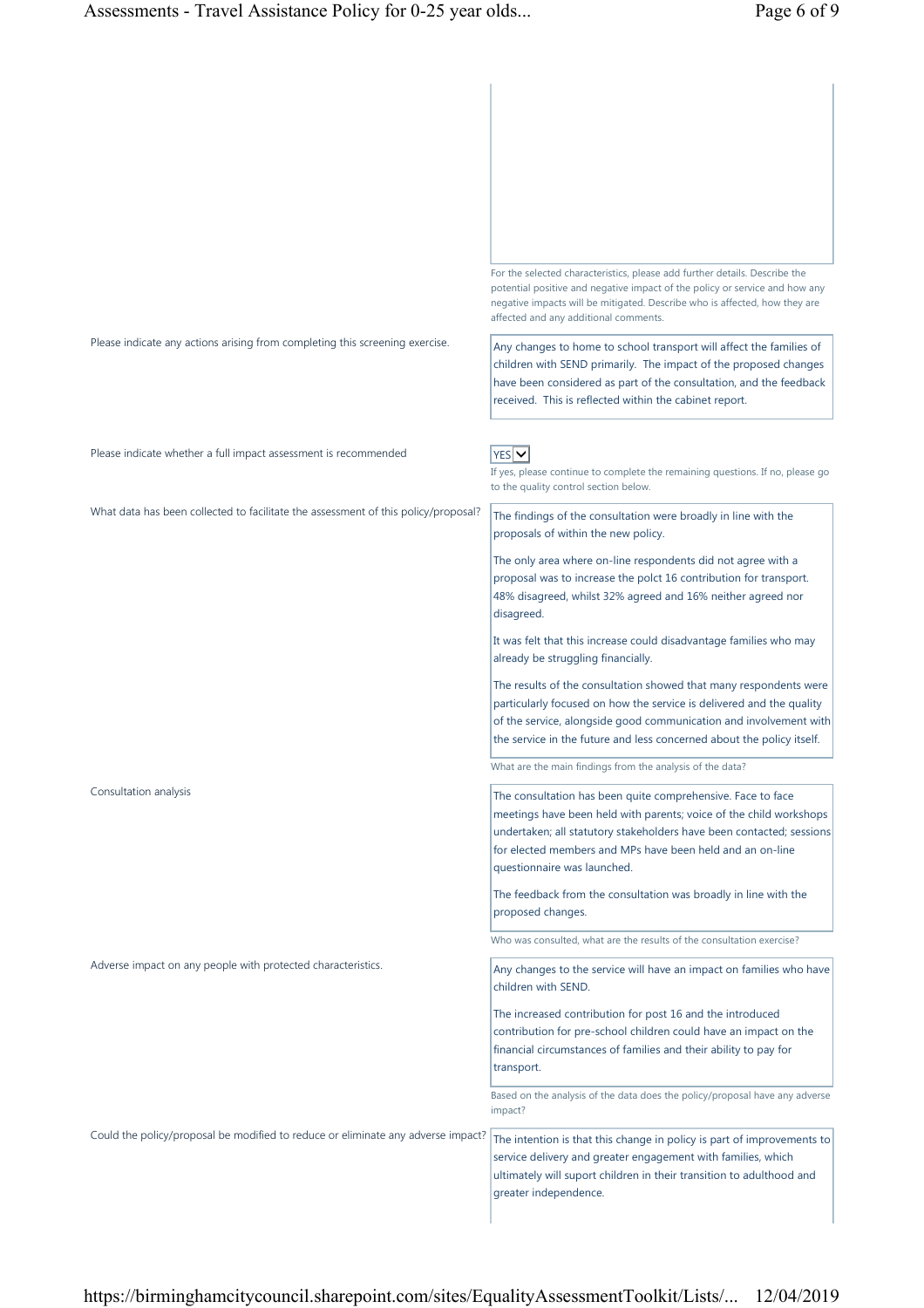Families will have access to information about other sources of funding/travel concessions to help them manage transport arrangements.

The contribution towards transport does include a lower fee for lowincome families and the amount requested have been kept relatively low. The increase contribution is an addiitonal £15 per month for families and £7 per month for low-income families.

Can the policy/proposal be modified to reduce or eliminate any adverse impact? on any particular group(s)?

How will the effect(s) of this policy/proposal on equality be monitored? There will be a new quality assurance framework for decisionmaking and more information on-line that helps to explain how the service works.

> The team will work with the parent/carer forum, and four sessions each academic year will be arranged with parents to hear directly from them their experiences of the service.

Greater oversight from elected members will be also be established, outside of scrutiny arrangements, to be established by the Cabinet Member for Children's Wellbeing.

What data is required in the future? Information regarding applications, decisions taken and appeals.

Numbers and type of complaints and how they have been managed and responded to.

Any changes to the number of individuals accessing transport provision.

Number of young people undertaking independent travel training.

Please describe the data needed to ensure effective monitoring of this policy/proposal?

If yes, please explain your reasons for going ahead. There is the possibility that increasing the contribution to post 16 transport will have an adverse impact on some families.

> The recommendation is to continue with this proposal as some young people and families told us that they would pay the increased contribution as they value the service. Some respondents also told us that the contribution provided an incentive to undertake independent travel training, which ultimately provide great benefits to the young person and thei families. In addition, the service already has a considerable budget pressure. If this increased contribution is not applied it could mean further reductions in service delivery that may impact on a gretaer number of families.

Birmingham's Travel Assist Service was established to fulfil the Council's statutory duty to make transport arrangements for eligible children including those with Special Educational Needs and Disabilities (SEND) Travel Assist provides a variety of transport options to over 4,250 children and young people on a daily basis, with an additional 1,600 receiving bus passes and has an overall budget of £18.4m for 2018/19. The majority of the children using the service have requirements related to SEND but the service also supports looked after children; children in temporary accommodation and other vulnerable groups. The service operates more than 590 routes and has a range of support options including: 1-to-1's; mini bus/coach transport/taxis/MPV's;

Are there any adverse impacts on any particular group(s)  $\Box$ 

Initial equality impact assessment of your proposal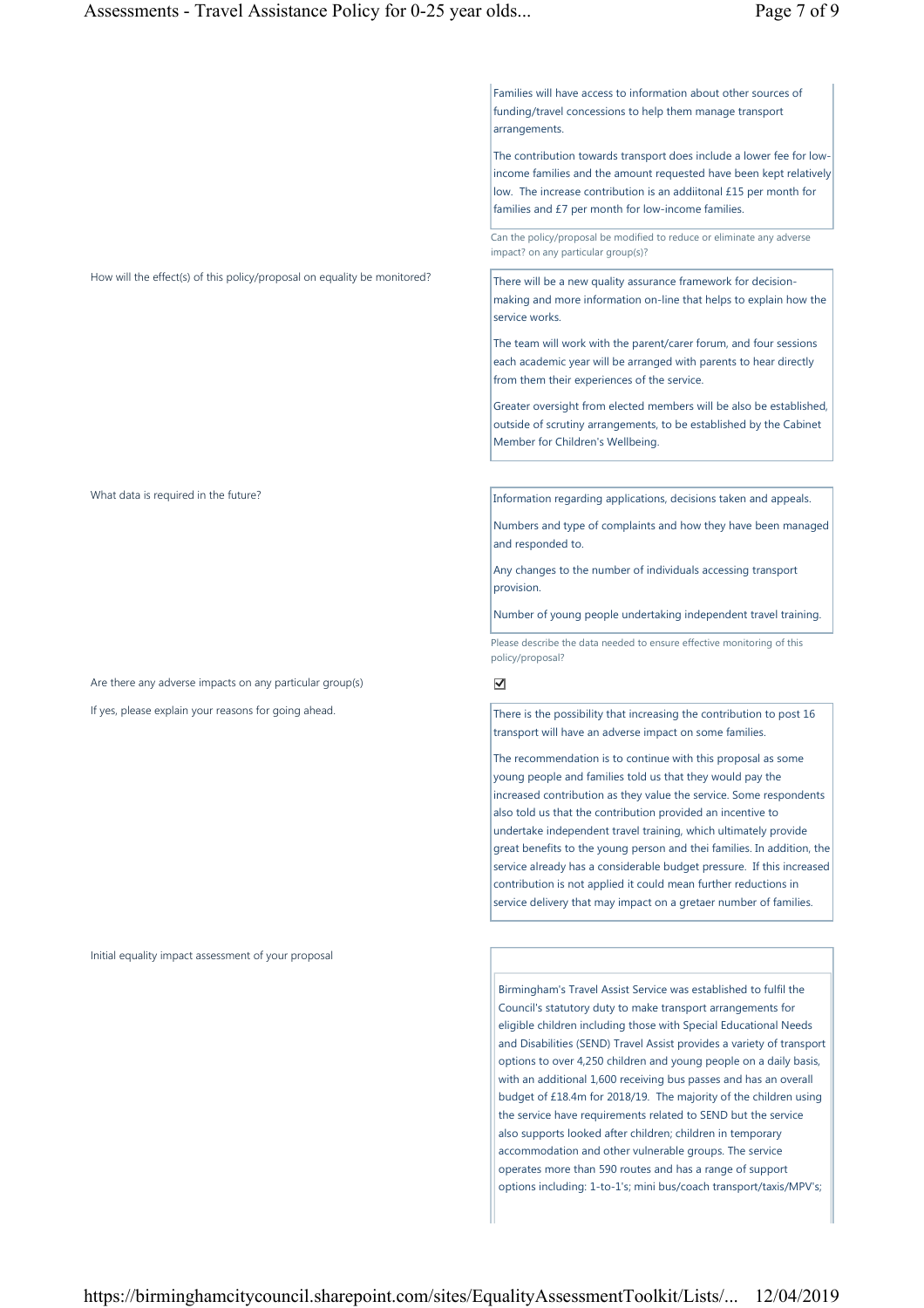Travel Guides; personal transport budgets; bus passes and independent travel training.

It is proposed that the service strengthens the offer to parents to make decisions that best suit them and their families, through the use of personal transport budgets; widen the offer for independent travel training and make available a wide variety of transport options for families, and promote independence.

As part of the modernisation of the service it is important to keep reviewing the service, looking at examples of good practice from elsewhere, and developing our offer to children and families.

The service will continue to deliver its statutory duties, and will focus on improving the offer currently available to school-age children.

The consultation has proposed changes to transport assistance for 0-25 years olds to education. The consultation involved parents/carers and schools; health and children's social care colleagues, schools and a considerable number of statutory stakeholders.

 We want to strive toward co-production in this next stage of the development of the service.

A SEND Improvement Board currently is meeting weekly to develop closer alignment of work between the Council and Birmingham Children's Trust, Birmingham Clinical Commissioning Group and Birmingham Community Health Care Trust. Other partners will also be involved in discussion including schools, parent carer forums, GPs and the Third Sector partners.

Please give details on any initial assessment carried out. For a full assessment please complete the rest of the form. AS OF 29/11/2018 YOU ARE NO LONGER REQUIRED TO COMPLETE THIS BOX.

AS OF 29/11/2018 YOU ARE NO LONGER REQUIRED TO COMPLETE THIS BOX

AS OF 29/11/2018 YOU ARE NO LONGER REQUIRED TO COMPLETE THIS **BOX** 

Due to the nature of the service any changes will have an impact on Children and Young People with Special Educational Needs impacting on both the protected characteristics of age and disability. New processes will be put in place to ensure that any impact is understood and that decision-making is transparent and robust.

An evidence base from the outcome of the consultation is available to all partners and stakeholders to provide clarity about the level of impact of any proposed changes and whether they will have operational, policy or service provision impact for children and other stakeholders.

Consulted People or Groups

Informed People or Groups

Summary and evidence of findings from your EIA \*